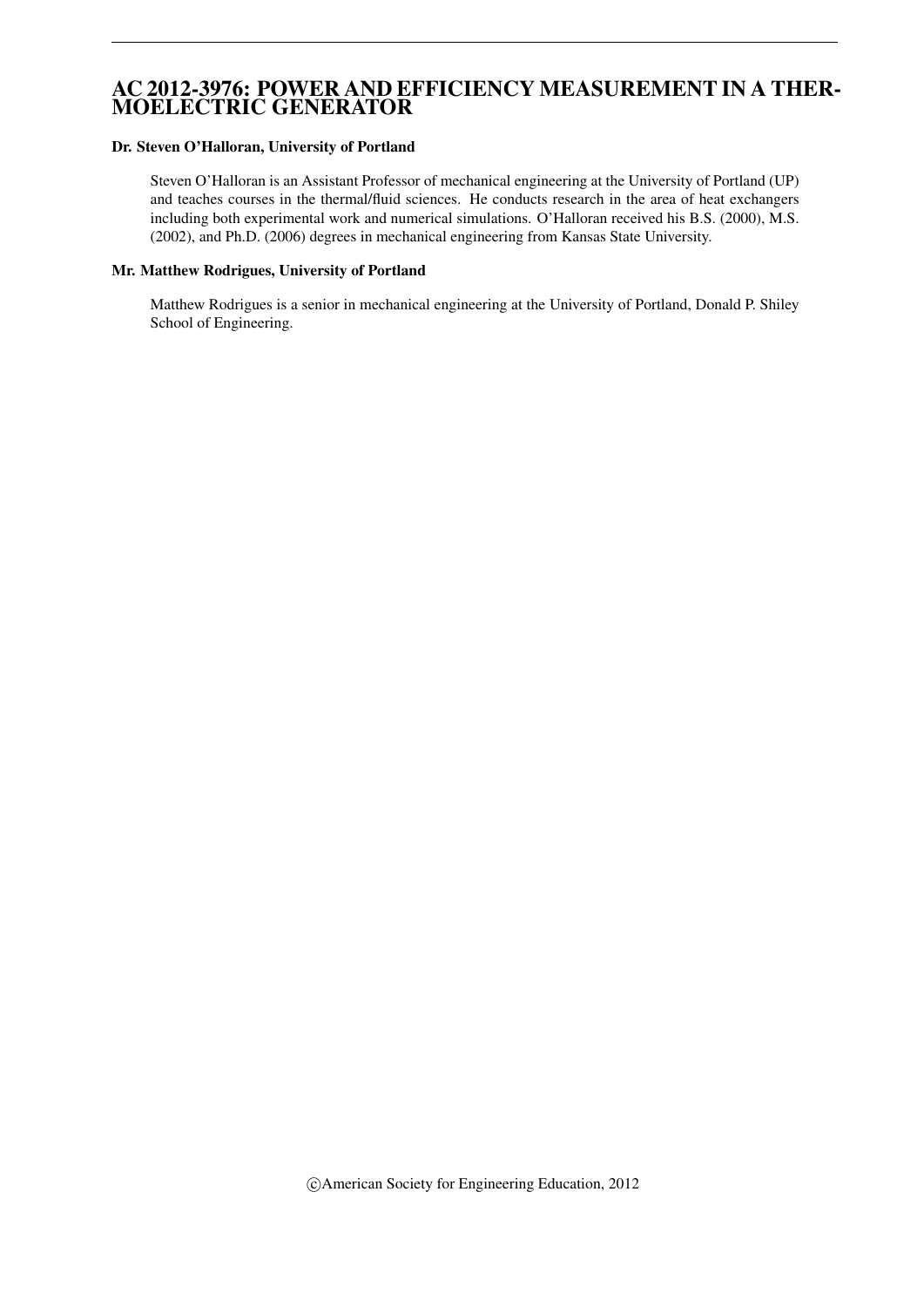# **Power and Efficiency Measurement in a Thermoelectric Generator**

#### **Abstract**

This paper documents a laboratory experiment to determine the efficiency of a commercial thermoelectric generator. Thermoelectric devices make use of the Seebeck effect to convert a difference in temperature into electricity. Thermoelectric devices are used or proposed for a number of different current applications including waste heat recovery. In the experiment, a LabVIEW data acquisition system measures real-time efficiency of the thermoelectric device under different testing conditions. The experiment is well-suited for an undergraduate thermal sciences lab or a demonstration for a thermodynamics lecture course. The experiment is also relatively low-cost aside from the data acquisition system. Results from the system as well as a detailed setup are presented.

## **Introduction**

Thermoelectric generators convert heat into electricity through the Seebeck effect. The devices have no moving parts and can have a relatively long life which is a benefit. However, thermoelectric generators have lower efficiency when compared to many other power generation devices. Thermoelectric generators can be used in engineering applications ranging from automotive waste heat recovery<sup>1</sup> to powering a small wristwatch<sup>2</sup>.

Thermoelectric devices have been incorporated into undergraduate courses in several different ways<sup>3,4,5,6</sup>. The devices offer the advantage of relatively low cost and small size, while still providing an excellent thermodynamic example of power generation. Although common undergraduate thermodynamic textbooks mention thermoelectric devices<sup>7,8</sup>, as of now the content related to thermoelectric devices is fairly limited. Therefore, laboratory use of thermoelectric devices can help provide further information on the topic in an undergraduate setting.

The application of interest in this paper, and what sets this work apart from the previous work on thermoelectric devices, is the instantaneous measurement of efficiency for a commercial thermoelectric generator using LabVIEW data acquisition. Thermal efficiency is an important parameter and provides important information for designing systems. The setup described can be incorporated into an undergraduate thermodynamics laboratory, or also used as a demonstration in a thermodynamics lecture course.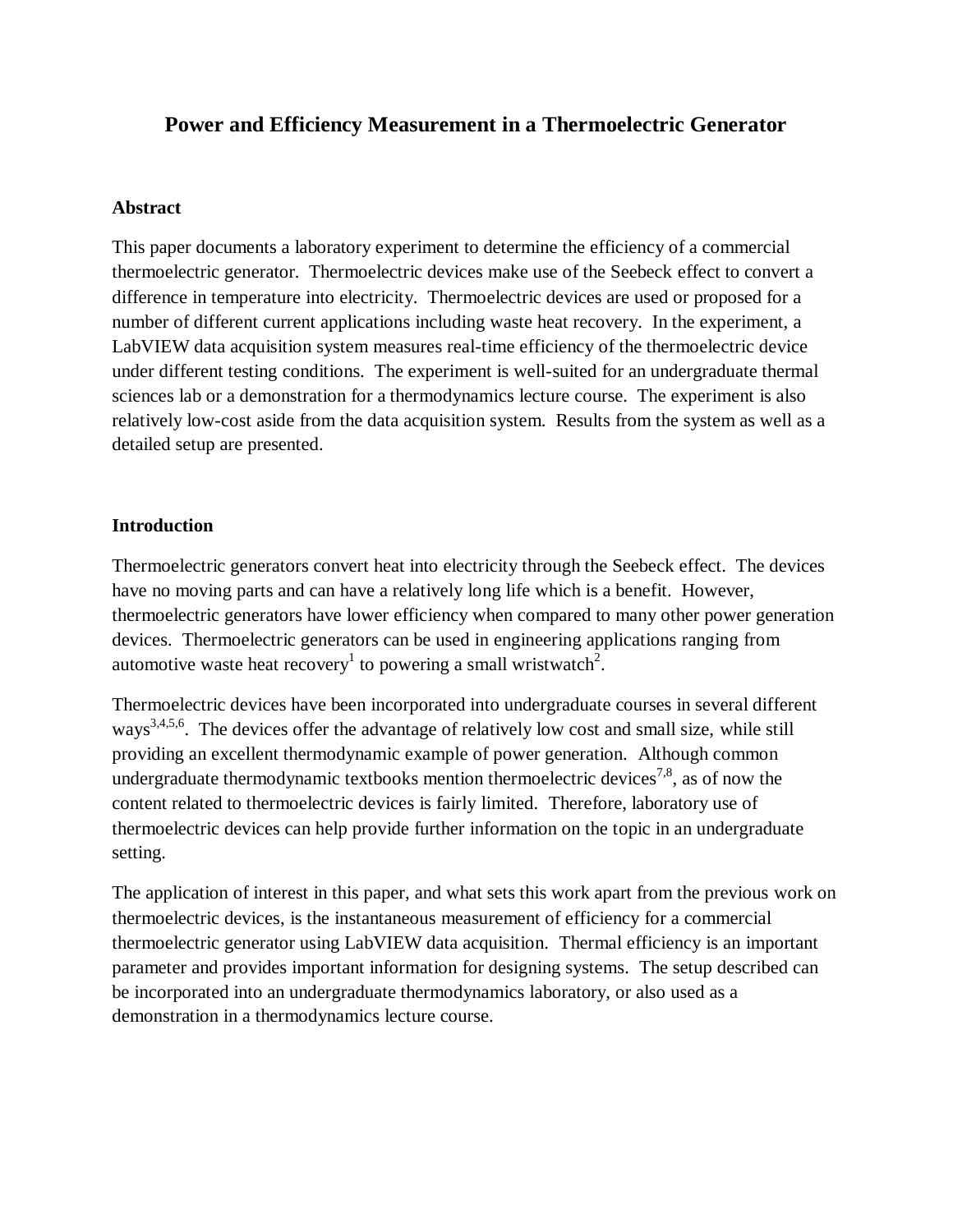## **Experimental Setup**

A commercial thermoelectric device was used for the experimental testing and is a model TEC1- 12706 Bismuth Telluride device with a physical size of 40mm x 40mm x 3.5 mm. The device has 127 couples and a photo of the device is shown in Figure 1 below.



**Figure 1: Photo of thermoelectric device used for testing (model TEC1-12706).**

A testing assembly was constructed such that a known heat could be added to "hot" side of the device. By measuring the power output of the thermoelectric device through a load, the efficiency of the thermoelectric device can be calculated as follows:

$$
\eta = \frac{P_{out}}{Q_{in}}\tag{1}
$$

Where,  $\eta$  = thermal efficiency

 $P_{\text{out}}$  = measured power output of the device (watts)

 $Q_{in}$  = measured input heat to the device (watts)

An assembly was created to house the thermoelectric device for testing purposes. A diagram of the assembly is shown in Figure 2 with both an assembled view and exploded view. Starting at the bottom of the device, an end plate fabricated from copper is used to attach a thin Omega Kapton heater to the bottom plate which is also made from copper. Copper was chosen for construction due to its high thermal conductivity so that each plate will distribute heat well. The bottom plate has a small hole drilled in the side to accommodate a type-T thermocouple for temperature measurement. Above the bottom plate is the thermoelectric device (pictured in Figure 1). Silver conductive thermal grease was used on both sides of the thermoelectric device to provide good thermal contact in the assembly. Above the thermoelectric device is the top plate which is fabricated from copper and contains a channel for water cooling. The entire assembly is held together with plastic screws from the top plate to the end plate. Plastic was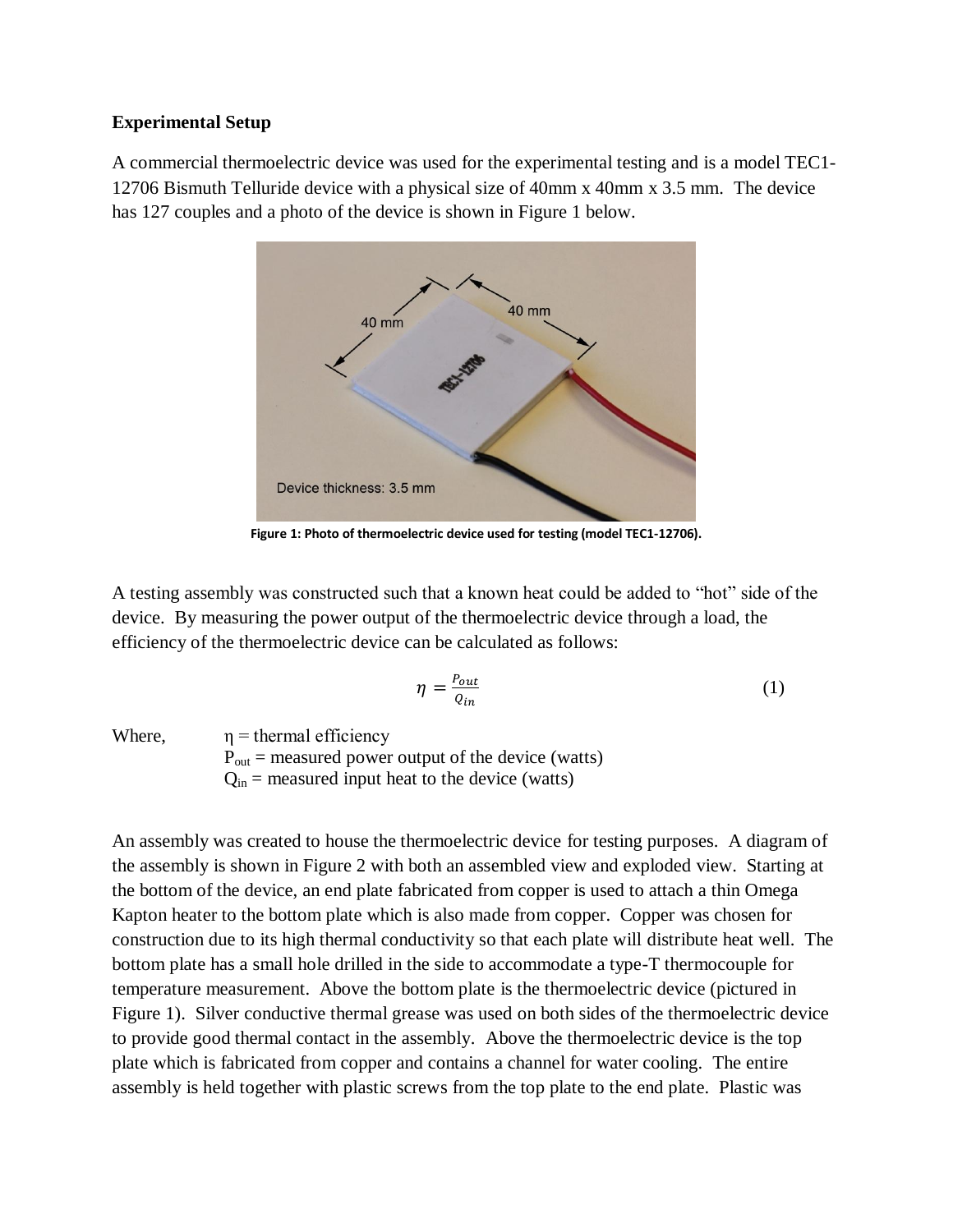chosen as the material for the screws to reduce heat transfer through the screws. The assembly is also surrounded with rigid insulation (2" thick housing type insulation) on all sides except for the top plate to ensure that the heat provided by the heater is transferred through the thermoelectric device and not dissipated elsewhere. The insulation is not shown on Figure 2, but it can be seen later in Figure 4.



**Figure 2: (a) assembled view of thermoelectric testing device with dimensions in millimeters and (b) exploded view of thermoelectric testing device.**

A block diagram of the overall experimental setup is shown in Figure 3. In addition to the thermoelectric testing device described before, several other items are included. A data acquisition system and laptop are used for recording data. A small DC pump and cooling water tank (one gallon water container) are used to provide cooling for the system. A power supply is used to provide power both to the heater of the thermoelectric testing device and also the pump (a single power supply provides power independently to the two devices). Two resistors, 0.488 Ω and a 0-25 Ω rheostat, are used to provide the load for testing. A variable resistance was selected to best match the load resistance to the device resistance to provide maximum power. It also allows the user to easily see the effect of load resistance on power output, voltage output,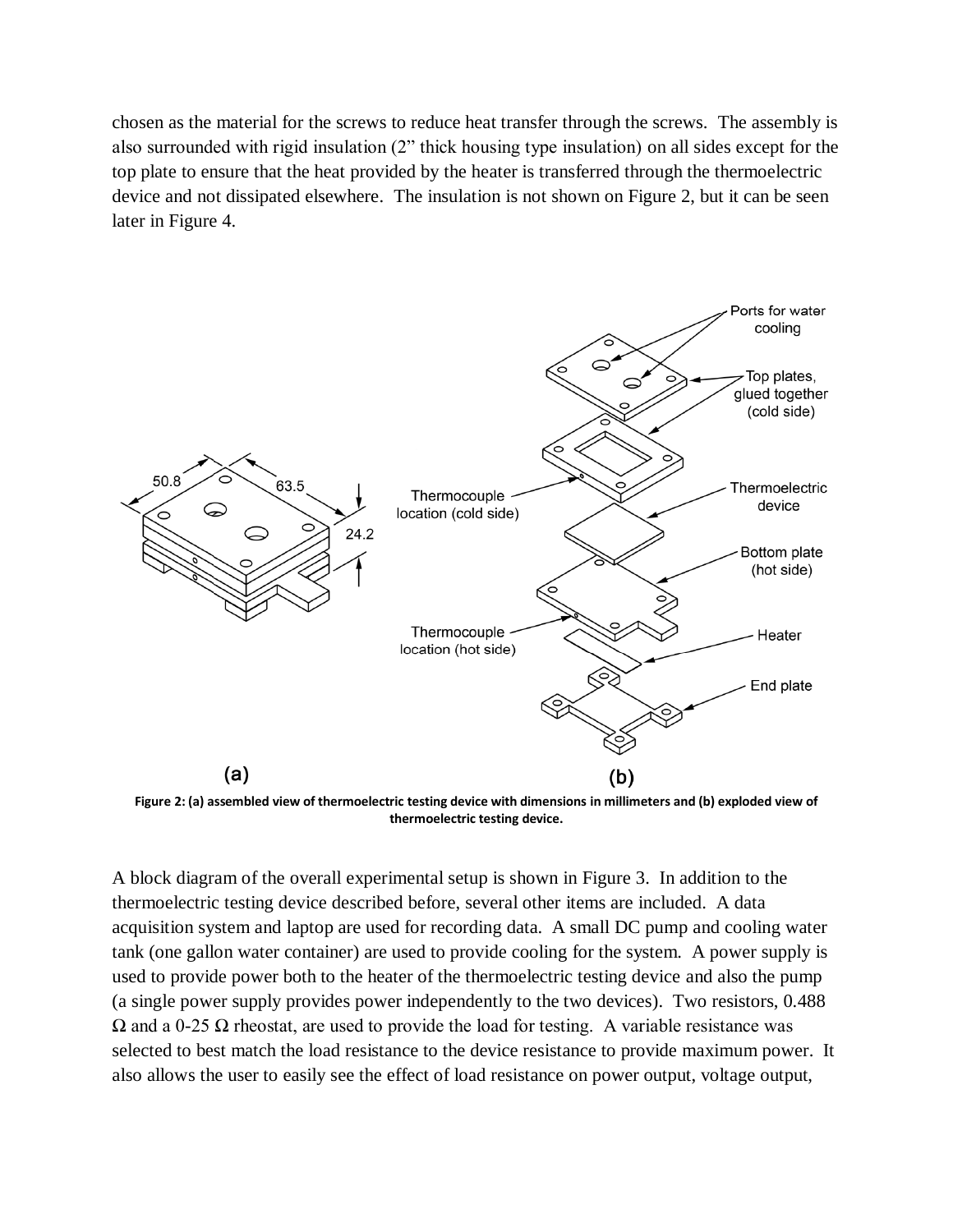and efficiency. A photograph of the actual test setup is shown in Figure 4 and a detailed listing of all of the equipment used including equipment cost is shown in Table 1.



**Figure 3: Schematic of overall experimental setup.**



**Figure 4: Photo of overall experimental setup.**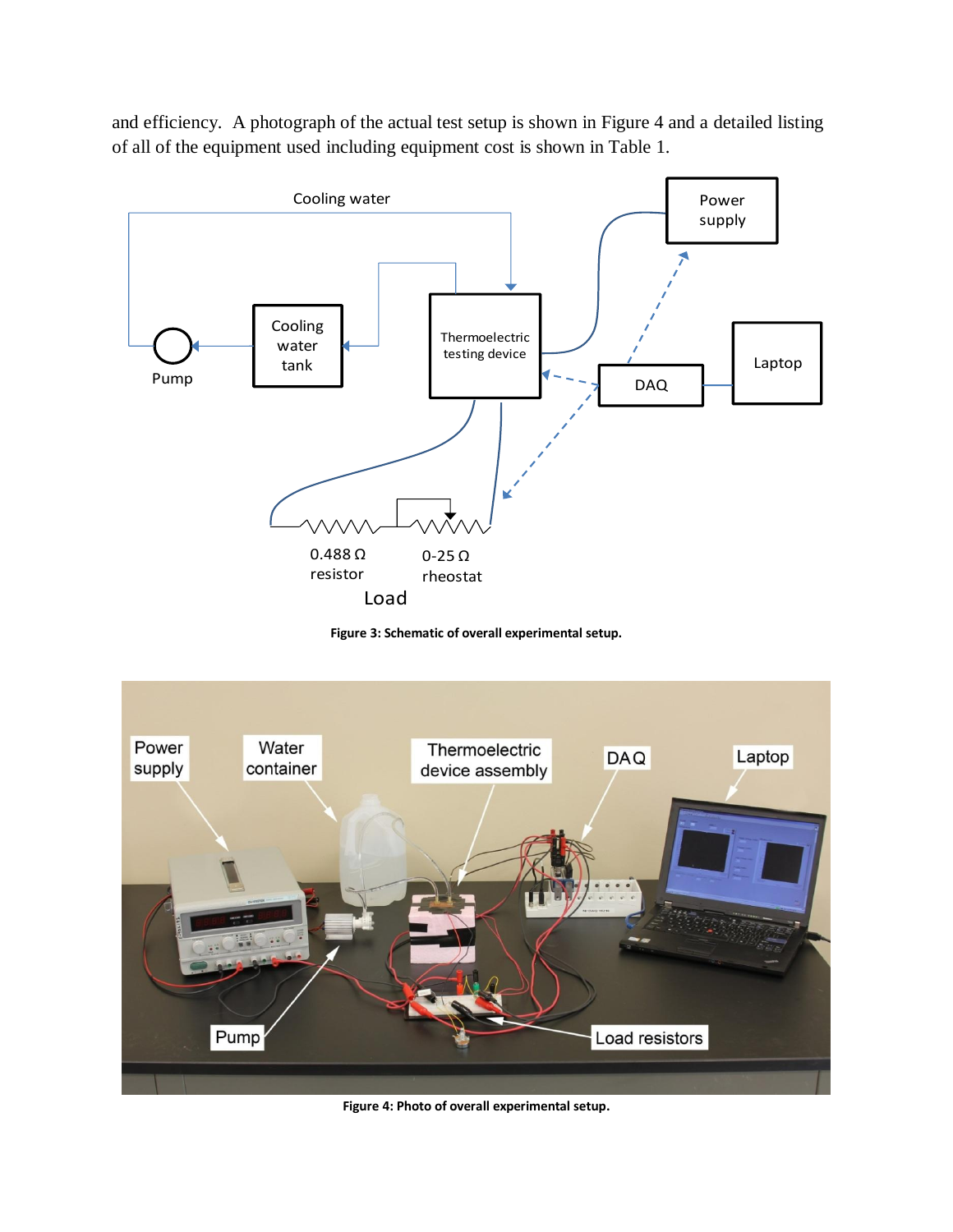| TURIC 1. LIST OF EQUIPMENT OSCU |                                                                                                                                                             |        |  |  |  |  |  |
|---------------------------------|-------------------------------------------------------------------------------------------------------------------------------------------------------------|--------|--|--|--|--|--|
| <b>Item</b>                     | <b>Description</b>                                                                                                                                          | Cost   |  |  |  |  |  |
| Thermoelectric device           | <b>Model TEC1-12706</b>                                                                                                                                     | \$3    |  |  |  |  |  |
| <b>Laptop Computer</b>          | Lenovo T400                                                                                                                                                 | \$1000 |  |  |  |  |  |
| <b>DAQ</b>                      | National Instruments cDAQ-9172                                                                                                                              | \$1000 |  |  |  |  |  |
| DAQ Analog Input Module         | NI 9215                                                                                                                                                     | \$400  |  |  |  |  |  |
| DAQ Temperature Input Module    | NI 9211                                                                                                                                                     | \$300  |  |  |  |  |  |
| Heater                          | Omega Kapton flexible heater, 0.5" x 2",<br>nominal resistance: 8.8 $\Omega$ (part # KH-<br>KIT-EFH-15001)                                                  | \$30   |  |  |  |  |  |
| DC Power Supply                 | GW Instek GPC-3030D                                                                                                                                         | \$400  |  |  |  |  |  |
| Pump                            | Cole Parmer mini DC gear pump (part #<br>$07012 - 20$                                                                                                       | \$59   |  |  |  |  |  |
| <b>Load Resistors</b>           | Radio Shack 0.488 $\Omega$ (measured), 5 watt<br>resistor (part #271-0130) and Radio Shack<br>0-25 $\Omega$ rheostat, 3 watt (part #271-0265)<br>in series. | \$7    |  |  |  |  |  |

**Table 1: List of Equipment Used**

A LabVIEW program was created to measure the performance of the thermoelectric device (including instantaneous efficiency calculation). Five analog input channels were used to measure information from the setup and those inputs are listed below.

- Temperature of the hot side of the thermoelectric device (Type-T thermocouple)
- Temperature of the cold side of the thermoelectric device (Type-T thermocouple)
- Heater voltage, measured using a voltage divider (analog voltage input)
- Load voltage, measured across variable resistor
- Partial load voltage, measured across the  $0.488\Omega$  fixed resistor and used to calculate load current.

In order to calculate efficiency using Equation (1), the input heat,  $Q_{in}$ , and output power  $P_{out}$ , must be found. The input heat is found using the heater voltage and heater resistance as shown in Equation (2) below.

$$
Q_{in} = \frac{V_{heater}^2}{R_{heater}} \tag{2}
$$

The heater voltage was measured by the data acquisition system and the heater resistance was measured as  $9.00\Omega$  prior to testing.

The power output was calculated using the load voltage and load current with equation (3) below.

$$
P_{out} = V_{load} \cdot I_{load} \tag{3}
$$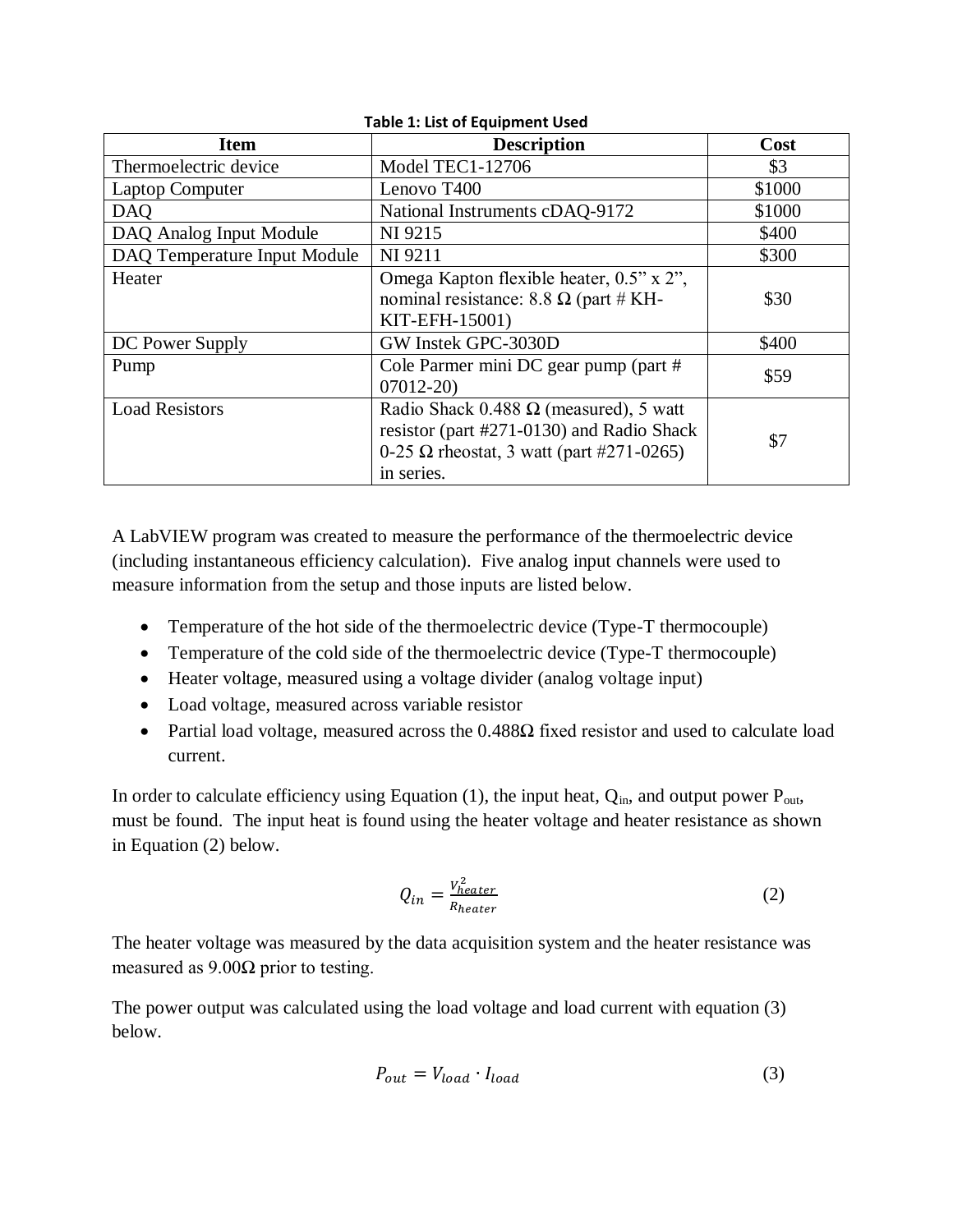The load voltage  $(V_{load})$  is measured directly with the data acquisition system by measuring the voltage drop across both the  $0.488Ω$  fixed resistor and the  $0-25Ω$  rheostat. The load current  $(I<sub>load</sub>)$  is found by measuring the voltage drop across only the 0.488Ω fixed resistor and calculating the current.

A screenshot of the block diagram of the LabVIEW program is shown in Figure 5 and a screenshot of the front panel is shown in Figure 6. The front panel allows the user to monitor the hot and cold side temperatures of the thermoelectric device (graph on the left side of Figure 6) as well as monitor the instantaneous efficiency of the device (graph on the right side of Figure 6). It is very easy to visually see the effect that changing the load resistance has on the device efficiency as seen in the spike in efficiency in Figure 6 (the load resistance was changed during testing at this spike).



**Figure 5: Block diagram of LabVIEW program.**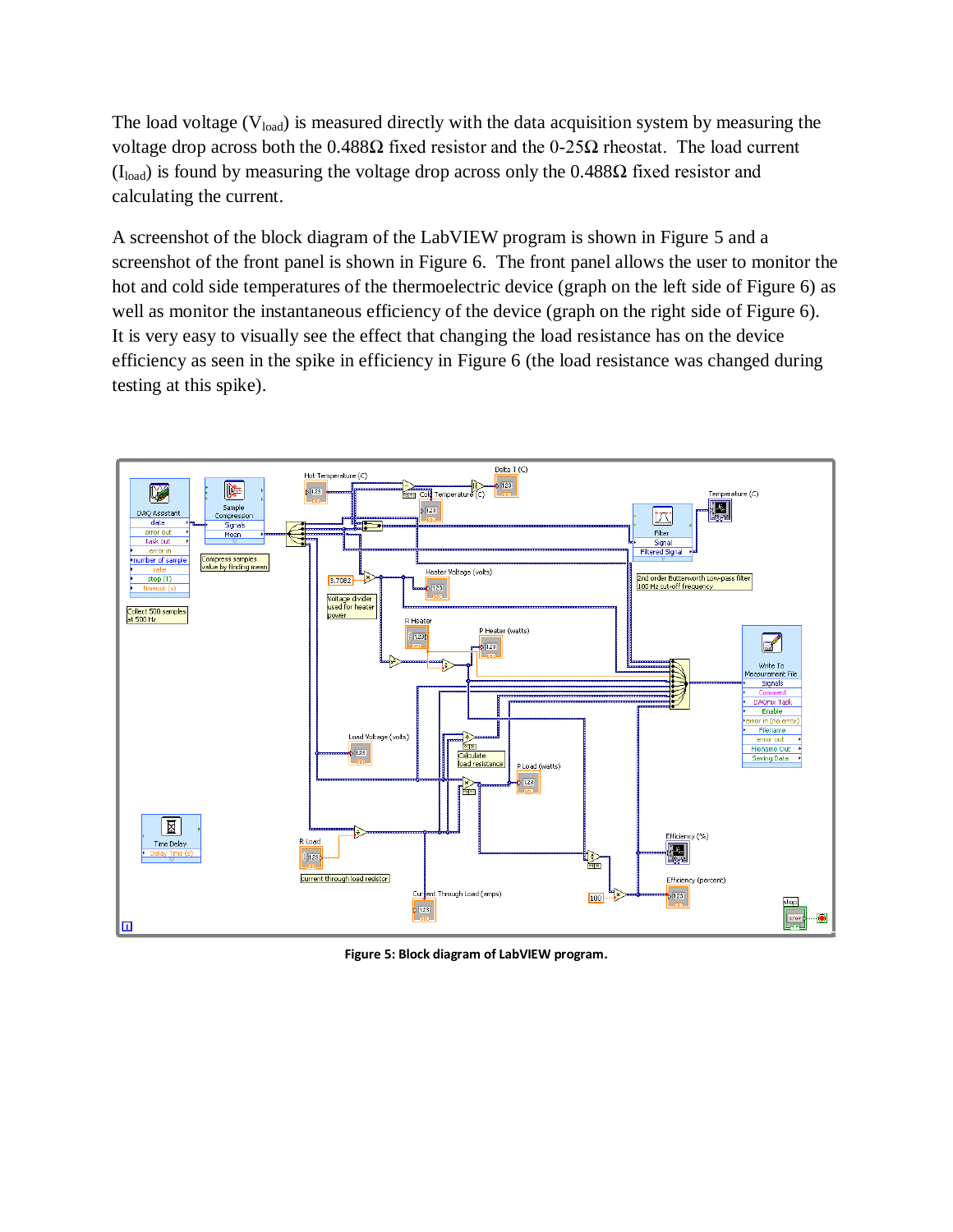

**Figure 6: Front panel of LabVIEW program.**

#### **Results**

Six different tests were conducted with the commercial thermoelectric device. The heater voltage was tested at 12, 14, 16, 18, 20, and 22 volts. Increasing the heater voltage increased the temperature difference across the device. The key parameters of interest were the power output and efficiency of the thermoelectric device for a range of temperature differences and load voltages. The power output of the device depends on the output voltage (controlled by the load resistance), and this relationship changes for various temperature differences. Figure 7 shows the relationship between load power and voltage for each of the six tests. The data sets for each test were created by varying the load resistance using the rheostat. The lowest temperature difference tested was 20.6°C (corresponding to a heater voltage of 12 volts) and the highest temperature difference tested was 68.1°C (corresponding to a heater voltage of 22 volts). As expected the highest temperature difference produced the highest power output. For each curve, the highest power output occurs at the point at which the load resistance matches the device resistance. This allows the user to quickly see the benefits of load matching.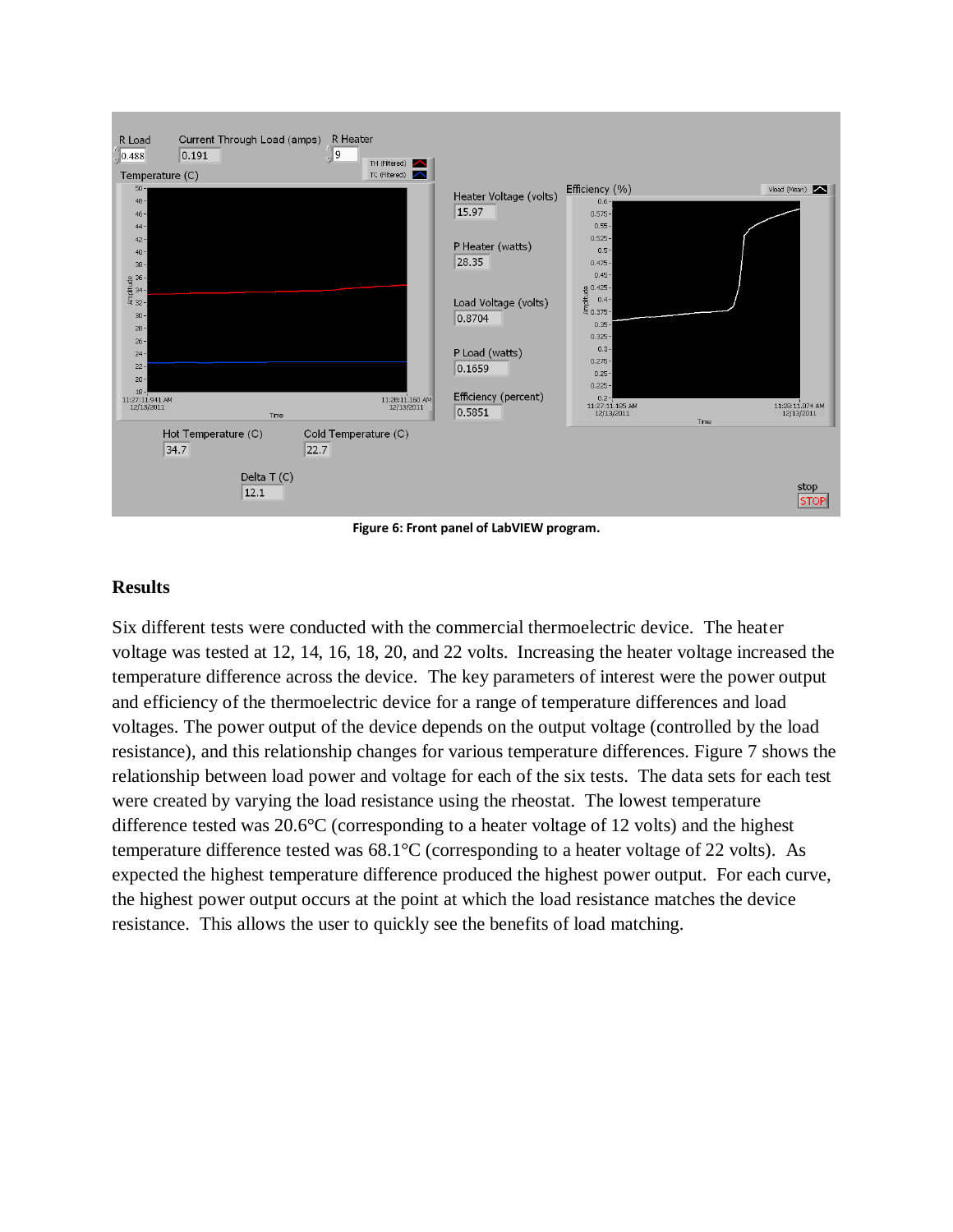

Figure 7 – Power output of thermoelectric device.

The efficiency of the device throughout the test was also calculated. Figure 8, below, shows the relationship between efficiency and load voltage for each of the six tests. The efficiency increases with increasing change in temperature and with the highest temperature change tested (68.1°C), the maximum efficiency was 2.22%.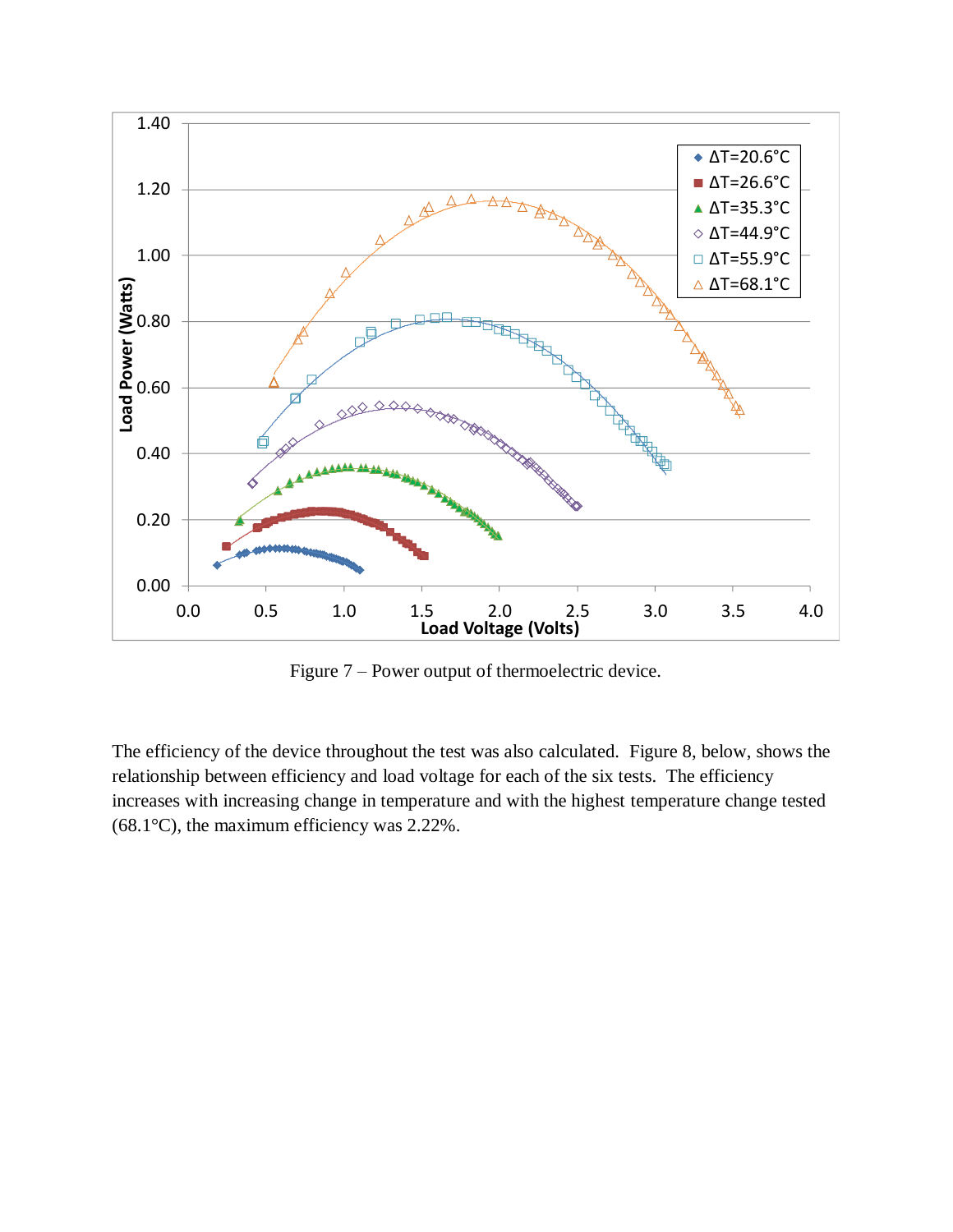

Figure 8 – Efficiency of thermoelectric device.

Table 2 shows data for each test including input heater voltage, average change in temperature, maximum efficiency, maximum power generated, calculated load resistance at maximum power/efficiency, and load voltage at maximum power/efficiency. The data collected can be used to predict the performance of the commercial devices in other applications.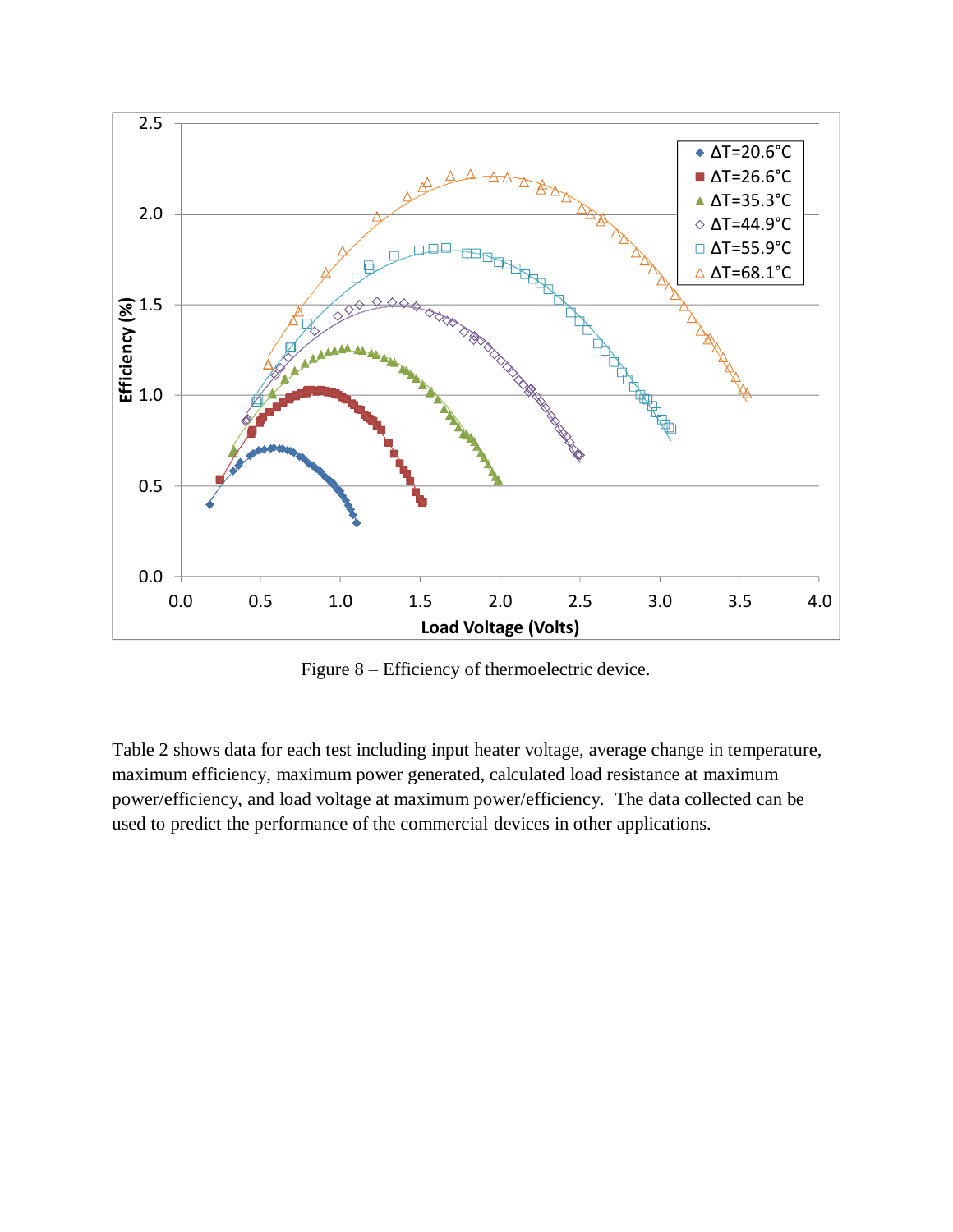| Input<br><b>Heater</b><br>Voltage (V) | Average<br>$\Delta T$ (°C) | <b>Maximum</b><br><b>Efficiency</b><br>(%) | <b>Maximum</b><br><b>Power</b><br>Generated<br>(W) | <b>Calculated Load</b><br>Resistance $(\Omega)$<br>(at max efficiency/power) | Load Voltage (V)<br>(at max<br>efficiency/power) |
|---------------------------------------|----------------------------|--------------------------------------------|----------------------------------------------------|------------------------------------------------------------------------------|--------------------------------------------------|
| 12                                    | 20.6                       | 0.71                                       | 0.11                                               | 3.01                                                                         | 0.58                                             |
| 14                                    | 26.6                       | 1.03                                       | 0.23                                               | 2.81                                                                         | 0.80                                             |
| 16                                    | 35.3                       | 1.26                                       | 0.36                                               | 3.02                                                                         | 1.04                                             |
| 18                                    | 44.9                       | 1.52                                       | 0.55                                               | 2.76                                                                         | 1.23                                             |
| 20                                    | 55.9                       | 1.82                                       | 0.81                                               | 3.38                                                                         | 1.66                                             |
| 22                                    | 68.1                       | 2.22                                       | 1.17                                               | 2.81                                                                         | 1.82                                             |

Table 2 - Values at Maximum Efficiency

## **Summary and Conclusions**

This paper describes a LabVIEW based experimental setup for measuring the instantaneous power generation and efficiency of a commercial thermoelectric device. Results are presented for a particular Bismuth Telluride thermoelectric device (TEC1-12706). The load resistance is variable in the experimental setup and the power generation and efficiency are both plotted versus the voltage produced. The maximum temperature difference tested was 68.1°C and this produced an efficiency of 2.22% and an output power of 1.17 watts. While this efficiency might seem low, thermoelectric generators are noted for their relatively low conversion efficiency. Also, the maximum temperature difference tested (68.1°C) is fairly modest, higher temperature differences would result in higher efficiency. Typical thermoelectric devices require a temperature difference of approximately 500 $^{\circ}$ C to achieve an efficiency of 10%  $^{9,10}$ . Testing is planned for the future with higher temperature differences, but the current testing has been successful for the conditions tested.

It is planned to use this experimental setup both as an in-class demonstration for a lecture-based thermodynamics course as well as in a thermodynamics laboratory course. Aside from the data acquisition system (a National Instruments LabVIEW based system in this case) and laptop computer, the cost for the experimental setup is relatively modest and many of the needed components are likely already available in a thermodynamics laboratory. This lab experiment would have the advantage of exposing students to thermoelectric devices as well as incorporating data acquisition for real-time efficiency calculations.

# **Acknowledgements**

The authors would like to thank Alex Brotherston, (graduate of the University of Portland in May 2011, electrical engineering) for his help in development of the experimental setup and LabVIEW program.